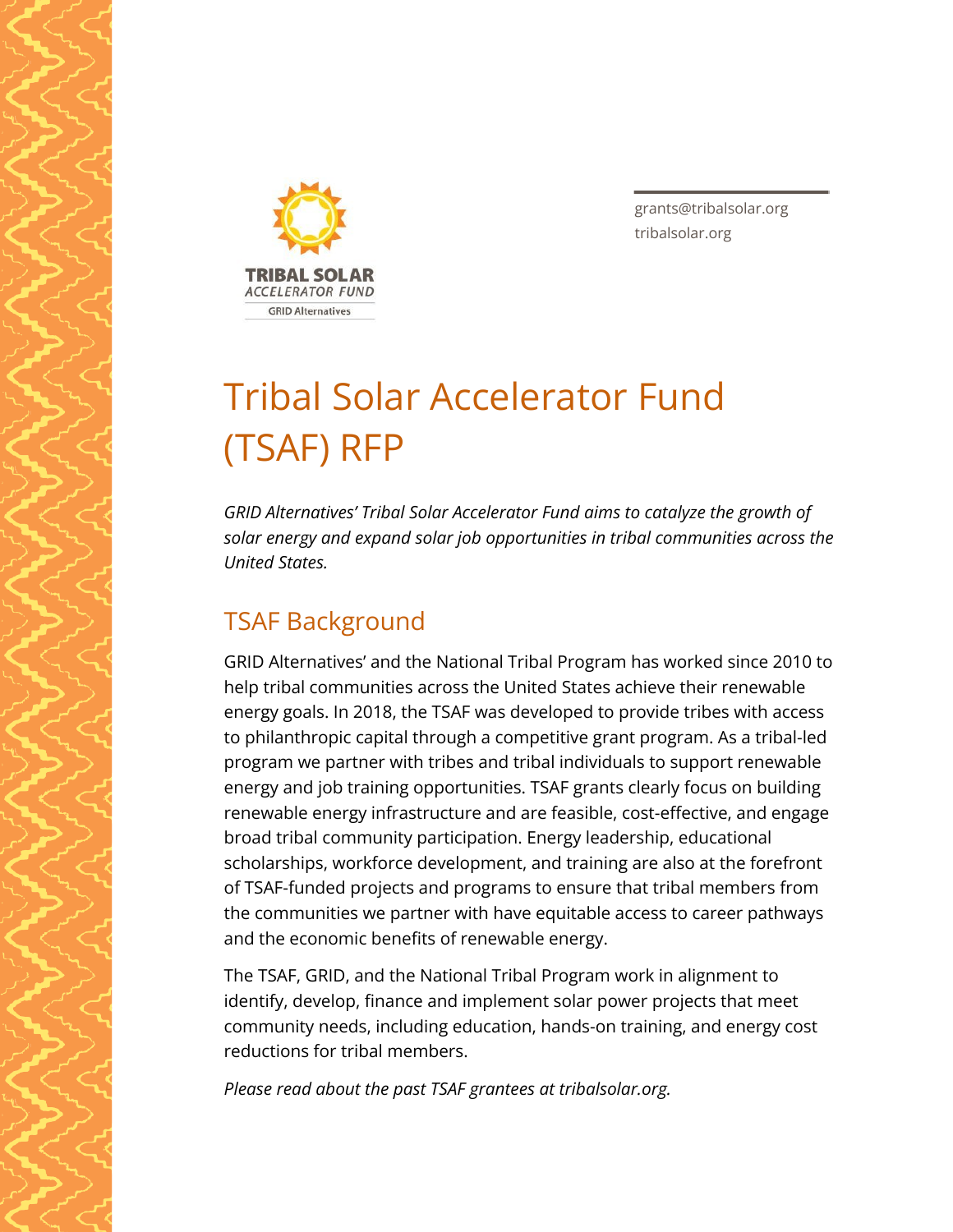#### TSAF Grant Priorities

- The TSAF will provide necessary capital to support the development of new solar projects in tribal communities around Indian Country
- The TSAF supports and encourages solar education, training, and workforce development in tribal communities
- The TSAF prioritizes the development of long-term energy plans to increase tribal energy security and resiliency.

The TSAF in collaboration with tribes and tribal leaders aims to address challenges and opportunities related to energy sovereignty, climate resilience and resource sustainability.

The TSAF team is excited to share our mission, vision, and goals through grantmaking with tribal communities across Indian Country by engagement and communication, advocacy, technical assistance, collaboration, and a commitment to build capacity in tribal energy sovereignty.

## TSAF Funding Areas

*1. Tribal Facility Solar Project Funding* can include rooftop, carport or ground-mount solar installations that meet the energy needs of the tribal community.

#### *Tribal Facility Solar Projects Priority:*

● The TSAF will provide necessary funding to tribes for solar installations on tribal facilities that have the potential to generate significant cost-savings to the tribe, and/or catalyze other business development outcomes.

#### *Tribal Facility Solar Projects Objectives:*

- To enhance and strengthen tribal energy development and infrastructure
- To support solar projects that benefit tribal community members, tribal staff/administration, and/or tribal programs
- To serve tribal facilities with high energy needs and costs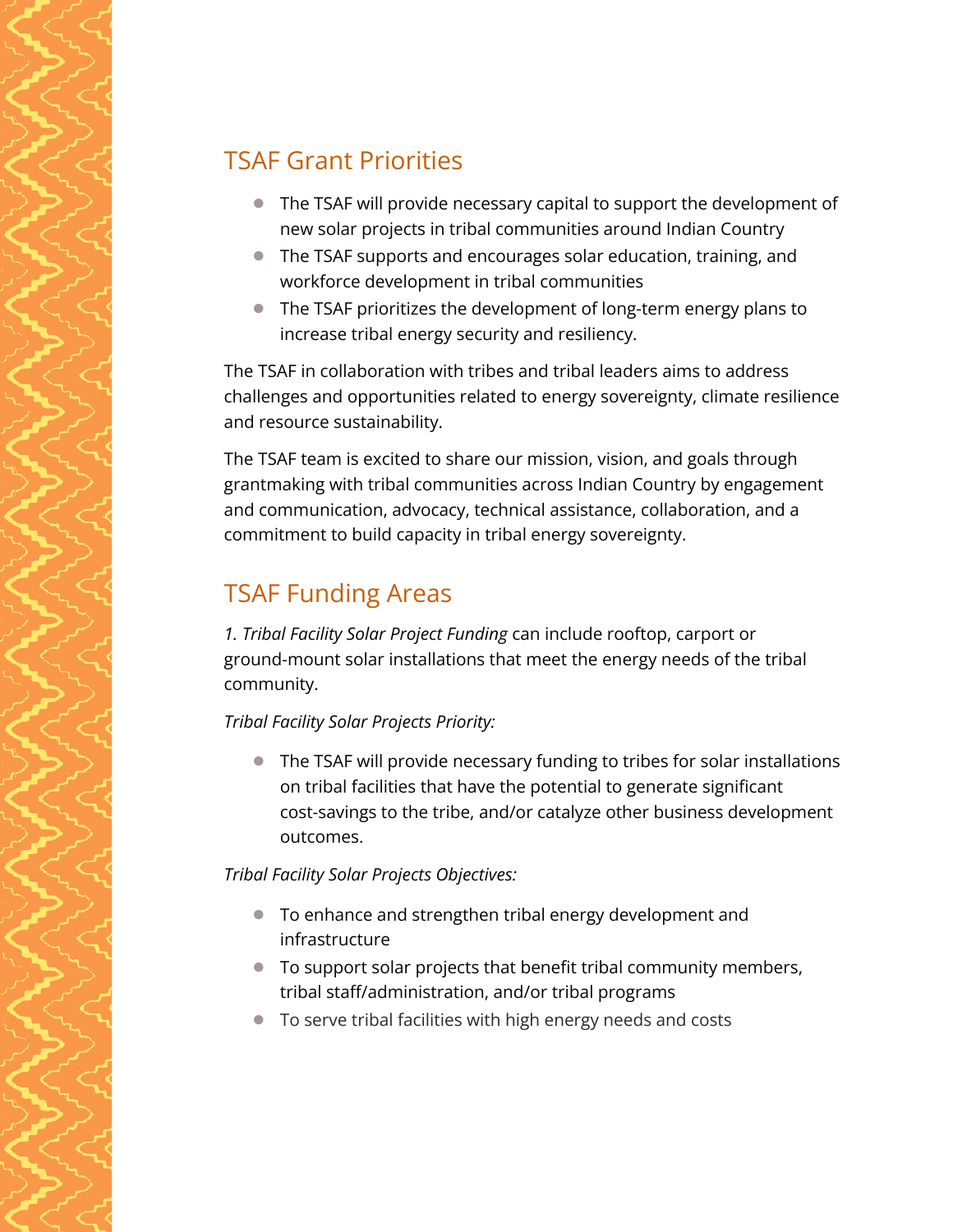*2. Tribal residential solar project funding* is designated for solar energy installed on a single-family home or small multi-family complex to significantly reduce the financial burden spent on electricity costs.

Tribal residential solar projects will be for low-income single-family homes in tribal communities.

*Tribal Residential Solar Projects Priority:*

● The TSAF will provide necessary funding to tribes for solar installations on tribal homes to generate significant cost-savings to tribal residents.

*Tribal Residential Solar Projects Objectives:*

- To bring solar energy to low-income single-family homes or small multi-family complexes on tribal land
- To reduce and stabilize energy costs for low-income tribal members
- To serve tribal members with high energy needs and costs

**Tribes are eligible to apply for up to \$200,000 total, which can include one or both of the funding areas, for example: \$125,000 facility + \$75,000 residential.**

## TSAF Grant timeline and reporting

| RFP - INVITE TO APPLY NOTIFICATION                    | June 1, 2022                                           |
|-------------------------------------------------------|--------------------------------------------------------|
| TSAF INFORMATIONAL WEBINAR (registration link         | June 15, 2022 at 11am-12pm                             |
| available at tribalsolar.org/grants)                  | MST                                                    |
| <b>GRANT APPLICATION DUE</b>                          | July 15, 2022 by 5:00 p.m.<br>MST                      |
| <b>GRANT AWARD/DENIAL NOTIFICATIONS</b>               | August 8-12, 2022                                      |
| <b>GRANT TIMELINE (PROJECT FISCAL YEAR START/END)</b> | September 1, 2022 - August<br>31, 2023                 |
| <b>GRANTEE CHECK-INS WITH TSAF STAFF</b>              | September 2022, January<br>2023, April 2023, July 2023 |
| <b>GRANTEE FINAL REPORT DUE</b>                       | September 30, 2023                                     |

## TSAF review and selection criteria

Upon receipt of a TSAF application, the following funding criteria should be met regardless of the funding area applied for: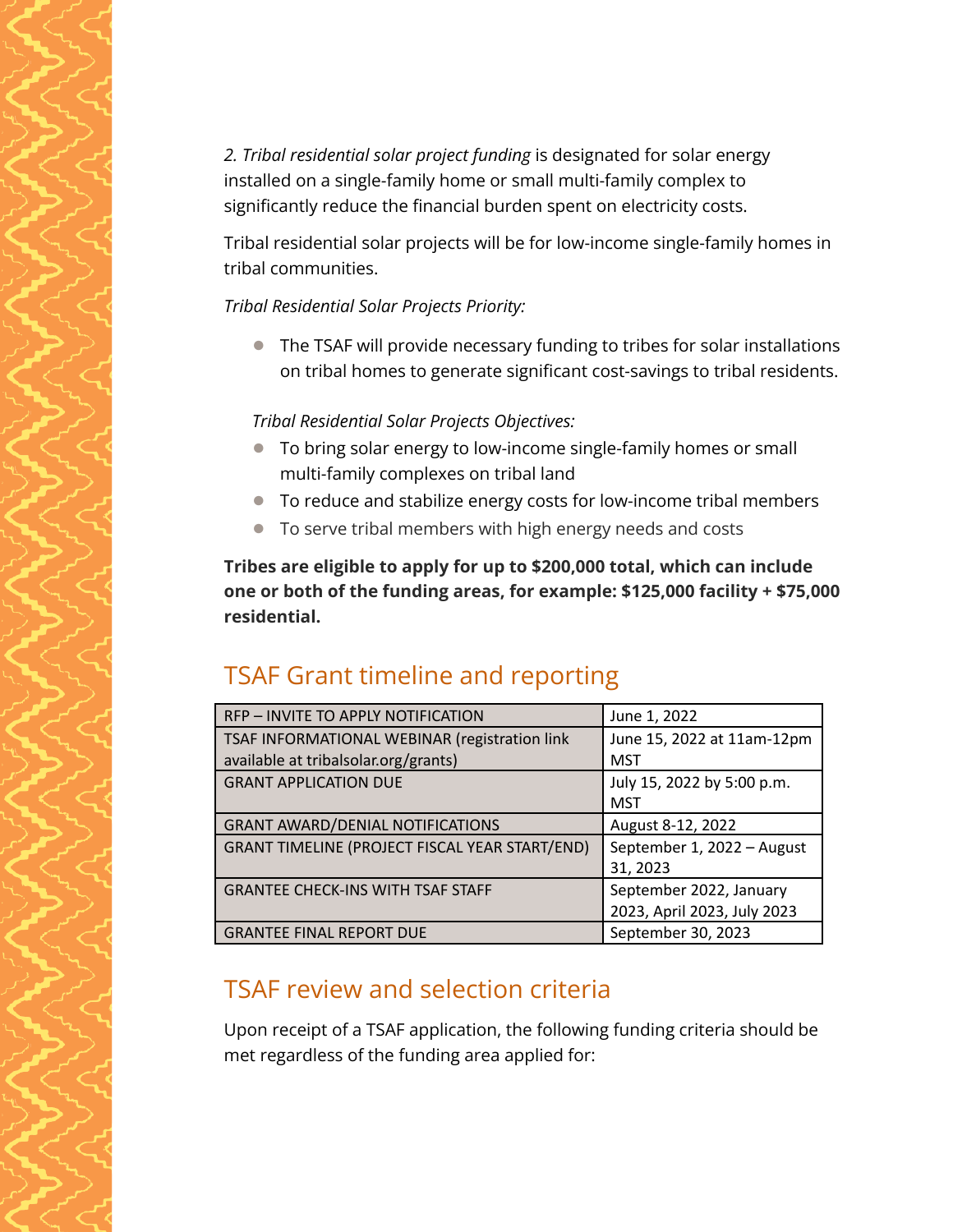- Solid and concrete matches between project purpose and funding priority area
- Clear focus on building renewable energy infrastructure in the tribal community
- Demonstrated ability and/or experience necessary for a successful project
- Clear plan of action, including specific goals and measurable objectives
- Feasible, cost-effective, and sustainable budget
- Partnerships that engage broad tribal community participation and support
- Potential for application and replication in other tribal communities

The TSAF will provide a knowledgeable, experienced and strategic review, scoring, and selection of TSAF grant applications.

# TSAF Eligibility

The TSAF is committed to serving, supporting, and strengthening American Indian/Alaska Native (AI/AN) tribal communities by investing in solar energy development and sustainability.

The TSAF eligibility criteria is as follows:

- Federally recognized tribal governments in the lower 48 states and Alaska (tribal government programs, such as tribal housing authority, cultural departments, economic development entities, etc.)
- Tribally-led 501(c)(3) nonprofit organizations (fiscally-sponsored tribal community organizations, tribal community organizations without a 501(c)(3) nonprofit status may submit an application through a sponsoring organization if the sponsor has IRS 501(c)(3) status and can provide written authorization confirming its willingness to act as the fiscal sponsor.
- Schools that are tribally-controlled 501(c)(3) nonprofit organizations and schools that are tribally-operated such as tribal colleges and universities (TCUs), any public or Bureau of Indian Education (BIE) schools.
- The definition of "tribal-led" is: an organization in which a majority (>51%) of the board of directors and leadership team are American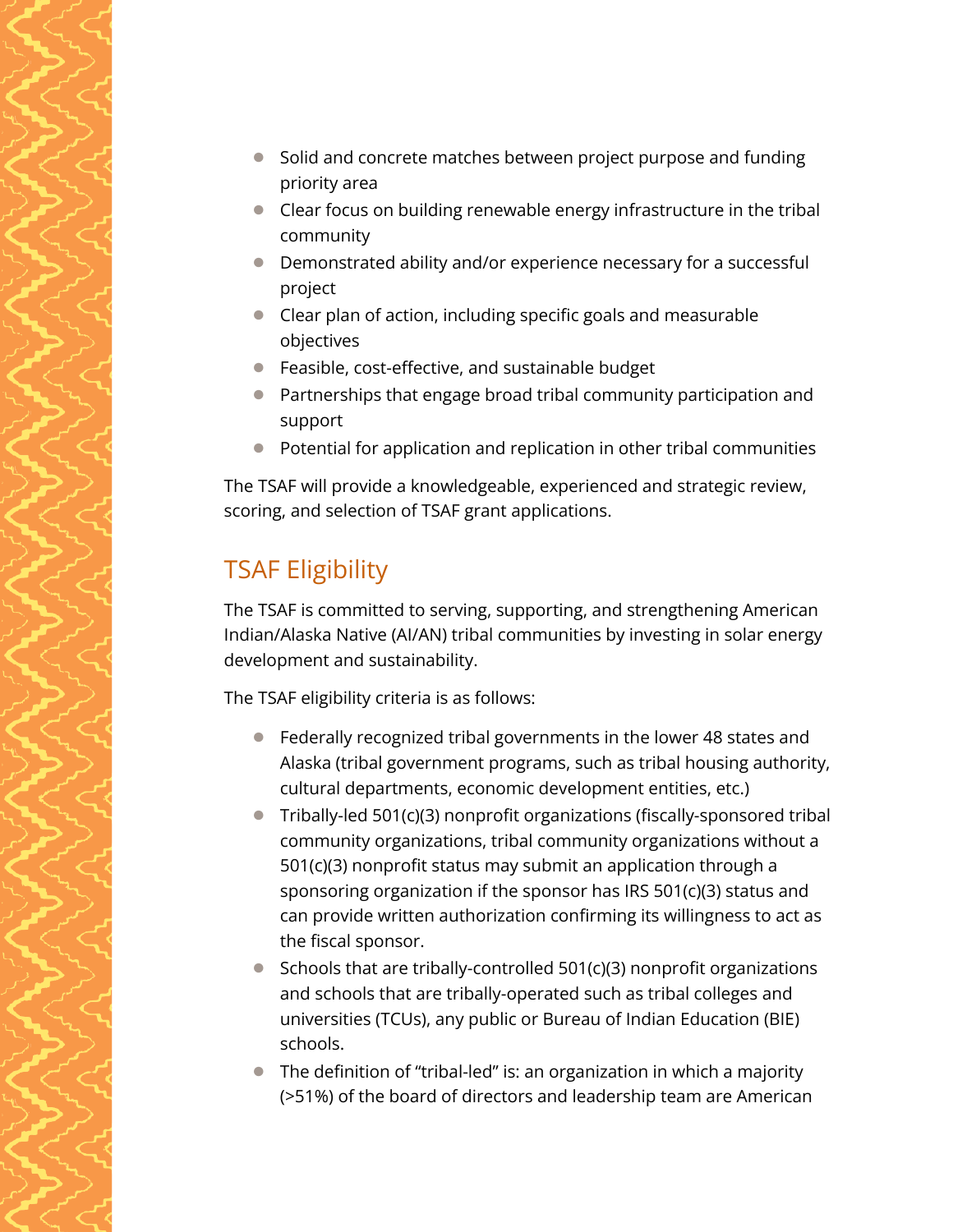Indian or Alaska Native. Organizations that are not tribal-led are not eligible to apply (with or without a fiscal sponsor).

- For tribal facility projects, the community served must be designated low-to-moderate income (LMI) as demonstrated by eligibility for federal, state, or tribal low-income programs, or with Census data.
- For tribal household or multi-family projects, the resident households must be 80% or below the area median income as defined by the Department of Housing and Urban Development (HUD) or another LMI-serving program.

## TSAF Application Site and Submission Guidelines

The TSAF application must conform to the following requirements:

- All applicants will need to secure a tribal resolution or a letter of support from your tribal council or board of directors acknowledging the application for the proposed project.
- All application attachments must accompany the full narrative application; **Project Timeline and Budget Form templates** are downloadable from tribalsolar.org/grants
- **TSAF Applications are due July 15, 2022 by 5:00 p.m. Mountain Standard Time (MST), 4:00 p.m. PST, 6:00 p.m. CST, 7:00 p.m. EST.** Applicants are strongly encouraged to submit their applications at least 24 hours in advance of the submission deadline.
- Applicants may revise or update their application until the expiration of the application submission deadline.
- All applications that pass eligibility and initial review will undergo a comprehensive review and will be scored according to the 7 criteria identified in the RFP.
- This grant program is funded by various funders, a full list is available at tribalsolar.org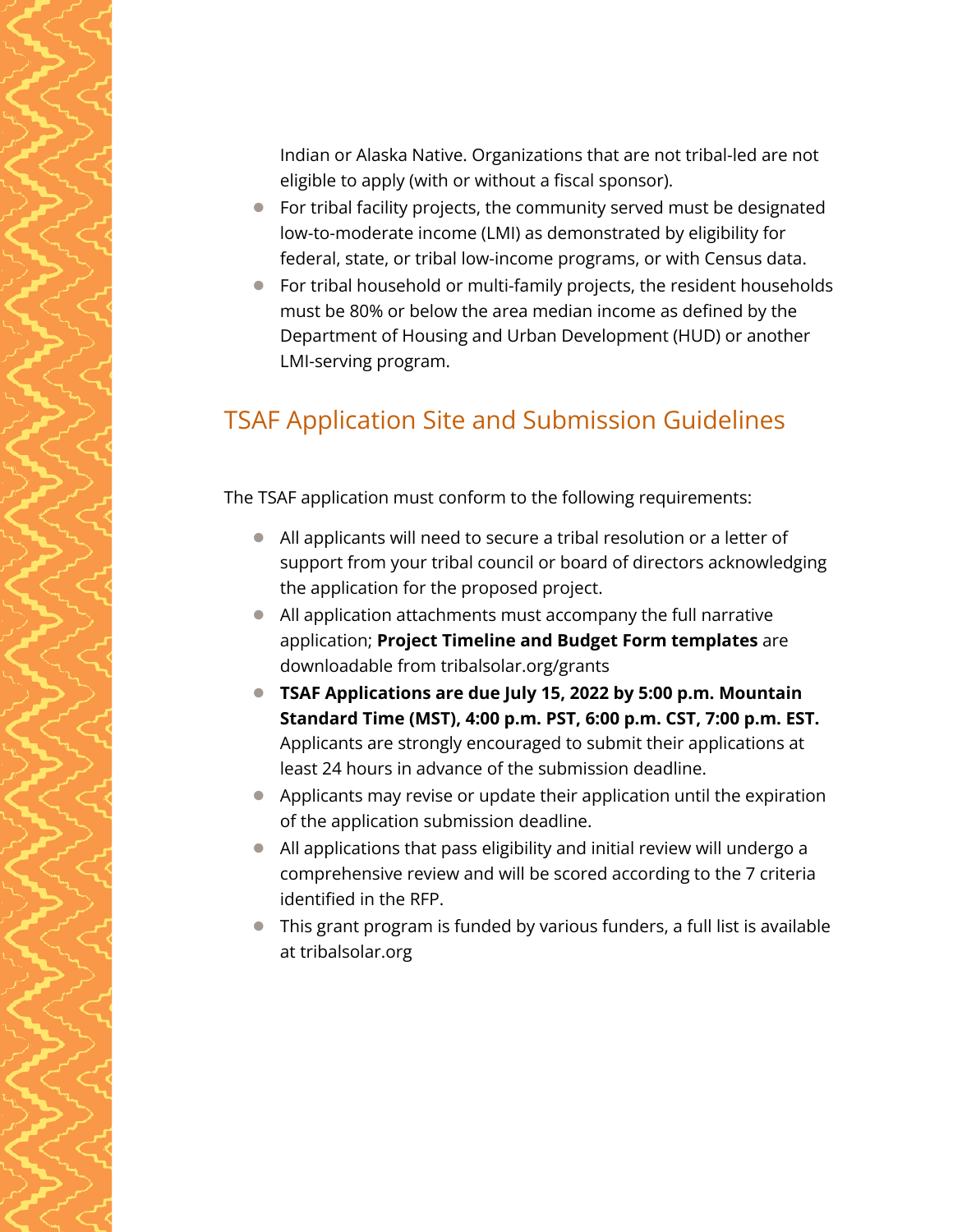#### *PLEASE READ THOROUGHLY*

# Considerations for Communications and Receipt of Funding

Participation in communications activities that acknowledge the support of TSAF funders, is a requirement of grants through the Tribal Solar Accelerator Fund. A full list of TSAF funders can be found at tribalsolar.org. GRID Alternatives and TSAF understand that tribes have different cultural values, expectations and traditions around communications, as well as ethical and moral principles when it comes to accepting financial resources. The following are GRID's commitments to and expectations of tribal partners participating in TSAF projects.

Our Commitments to You (TSAF grantee):

- 1. GRID Alternatives will provide you with a single point of contact for all TSAF-related communications activities.
- 2. GRID Alternatives will collaborate with your designated communications representative to develop a set of communications activities that is appropriate for the project and your tribe. Activities may include one or more of the following:
	- Press release announcing receipt of TSAF grant for local, regional or national audience
	- News item on GRID Alternatives' website(s), press releases, and/or newsletter about the project
	- Groundbreaking or other public event with speaking opportunities and/or branding for TSAF funders
	- Project video produced by GRID Alternatives or other approved partner
- 3. GRID Alternatives will provide you the opportunity to review and approve all external-facing communications assets and their intended use prior to their release.

Our Expectations:

1. You will provide a single point of contact for all TSAF-related communications activities who is authorized to provide and or/secure permissions on behalf of the tribe.